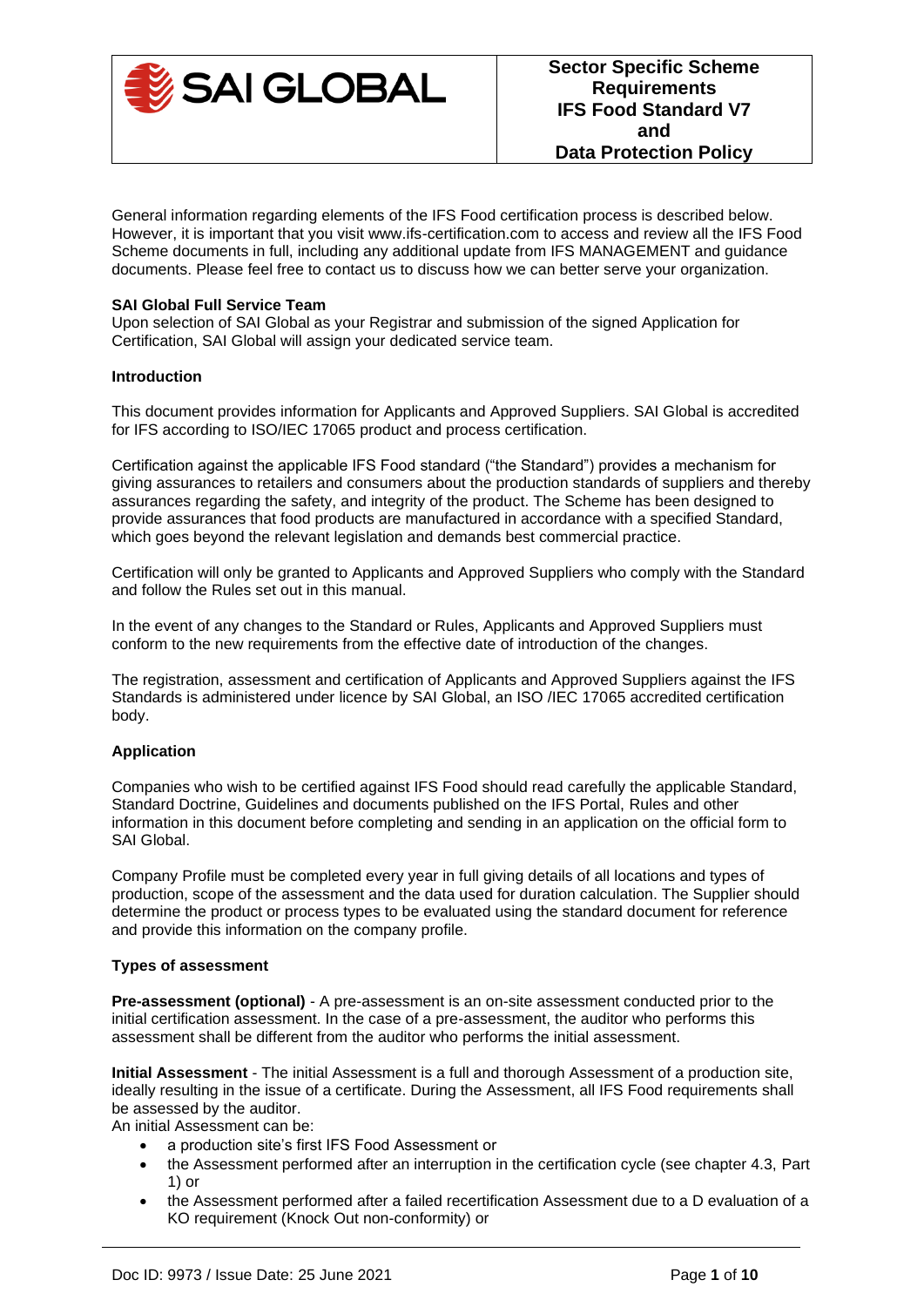

• the Assessment performed after a failed recertification Assessment due to a total scoring < 75 %.

Note: If an initial IFS Food Assessment is failed due to a D evaluation of a KO requirement and / or more than one Major non-conformity, the IFS Food Assessment report shall be uploaded in the IFS Database and this Assessment cannot be considered as a pre-Assessment.

**Recertification assessment –** A recertification Assessment is the Assessment performed to renew the existing IFS Food Certification. The period in which a recertification Assessment shall be performed is shown on the certificate.

A recertification Assessment is a full and thorough Assessment of a production site, ideally resulting in the issue of a new certificate. During the Assessment, all IFS Food requirements shall be assessed by the auditor. Particular attention shall be paid to the deviations and non-conformities identified during the previous Assessment, as well as to the effectiveness and implementation of corrections and corrective actions laid out in the company's action plan.

Assessed companies shall always inform their certification body if they have already been IFS certified in the past. The auditor shall read the Assessment report and verify the action plan of the previous Assessment, even if another certification body issued the report or if the previous Assessment took place more than one year ago. If C and / or D scorings of requirement(s) are still present from one Assessment to the next, or if the scorings deteriorate, the auditor shall assess the situation in accordance with chapter 5.11 of the Assessment checklist, Part 2 of the Standard. The link between two (2) consecutive Assessments ensures a continuous improvement process.

A recertification Assessment can be performed either announced or unannounced. The unannounced option is mandatory at least once every third IFS certification Assessment.

Production sites are responsible for maintaining their certification. All IFS Food certified companies will receive a reminder from the IFS Database three (3) months before certification expiration.

We will contact you in advance to set a date for an announced Assessment or to register them for an unannounced Assessment.

**Follow-up assessment –** A follow-up Assessment is required in a specific situation where the results of the Assessment (initial or recertification) did not allow a certificate to be issued due to one Major non-conformity and a total scoring ≥ 75 %.

During the follow-up Assessment, the auditor shall focus on the implementation of actions taken to correct the Major non-conformity determined in the previous Assessment.

The closure of the Major non-conformity shall always be verified by an on-site evaluation by the auditor. The follow-up Assessment shall generally be performed by the same auditor who performed the Assessment where the Major non-conformity was identified.

If the follow-up Assessment is successful, certification shall be issued at foundation level only.

**Extension assessment –** If new processes or products different to those included in the scope of the current IFS Assessment are implemented between two (2) certification Assessments (e.g. seasonal products), the certified company shall immediately inform its certification body, who shall perform a risk assessment to decide whether and when an extension Assessment should be performed or not. The results of this risk assessment, based on hygiene and safety risks, shall be documented. If the certification body decides that an extension Assessment is needed, it is not necessary to perform a full new Assessment but an on-site extension Assessment during the validity period of the existing certificate (on-going certification cycle).

An extension Assessment shall always be performed as long as products and / or technology scopes and the HACCP plan (and especially the CCPs) are different from the one(s) assessed during the "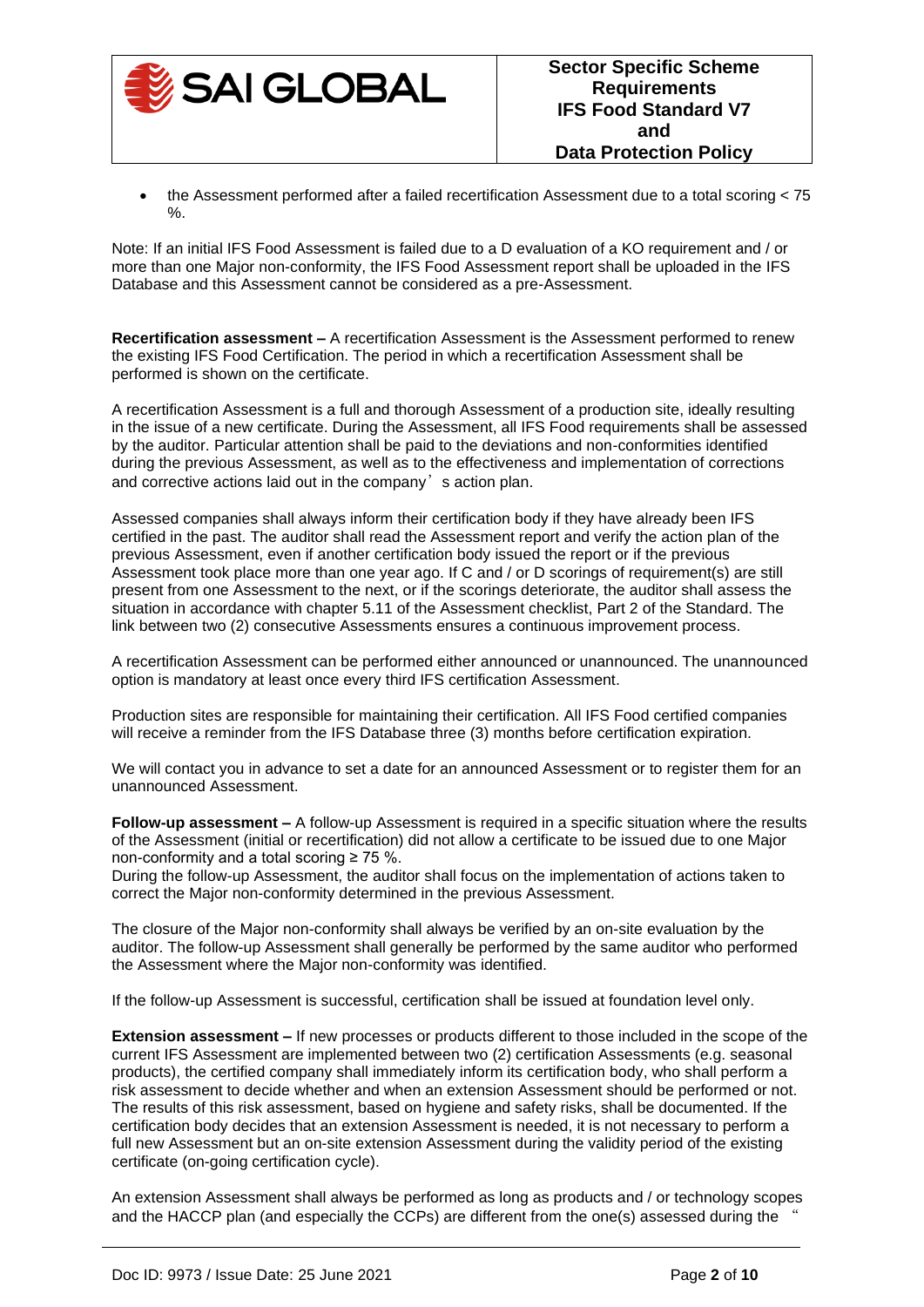

main" Assessment (this rule also applies in case of production lines which were not working during the "main" Assessment) and / or if a significant change to the production process and / or its environment has been made.

If the extension Assessment demonstrates compliance, the certificate shall be updated with the new scope and uploaded to the IFS Database together with the extension Assessment report. The updated certificate shall keep the same expiry date as the current certificate. When an extension Assessment has been performed, the recertification Assessment shall include the activity assessed during the extension Assessment (all in one certificate). In the event of a Major non-conformity, a D evaluation of a KO requirement or a total scoring < 75 % after an extension Assessment, the full Assessment (including the main one) is failed and the current certificate shall be suspended.

#### **Before scheduling and performing the IFS Food Assessment, the company shall decide whether the Assessment is conducted on an announced or unannounced basis, ensuring that at least one IFS Food Assessment is performed unannounced every three (3) years**

### **Announced Assessment option**

The announced Assessment is conducted at a time and date agreed between the company and the selected certification body and shall be performed on consecutive days. The recertification Assessment shall be scheduled at earliest eight (8) weeks before the assessment due date and at latest two (2) weeks after the Assessment due date (anniversary date of the initial Assessment).

#### **Unannounced Assessment option**

This option is preferably aimed at recertification Assessments, but may also apply to initial Assessments if the company prefers starting directly with an unannounced Assessment. This option only applies to initial and recertification and not to extension and follow-up Assessments. The option "unannounced" shall be mandatory at least once every third IFS certification Assessment. Based on this rule, in case the certification cycle is interrupted where an unannounced Assessment was due, the next certification Assessment (=initial Assessment) has to be conducted unannounced.

The certification body shall discuss audit/assessment options with the sites, and notify them which year an unannounced audit/assessment will take place.

The unannounced Assessment is performed within a time window of [– 16 weeks before Assessment due date; + two (2) weeks after Assessment due date] and shall take place without prior notification of the date to the company, to ensure the unannounced character of the Assessment. The Assessment shall be performed on consecutive days.

The following rules apply when the unannounced option is chosen:

- The company shall provide the certification body with the name(s) of the on-site person(s) to be contacted on the production site.
- For multi-location production sites with a head office / central management:
	- o Head office / central management shall either be assessed through an announced or unannounced Assessment.
	- $\circ$  The Assessment of the head office / central management shall always take place before the Assessment of each production site and shall be performed before the start of the unannounced Assessment time window of the production site(s).
	- o An unannounced Assessment shall be performed in the production sites.
	- When the head office / central management is assessed through an announced Assessment: the announced Assessment of the head office / central management and unannounced Assessment of the production site shall not be performed on consecutive days (e.g. if the head office / central management is located within one of the production sites, there shall be two (2) different Assessments: an announced Assessment for the centrally organised processes and an unannounced Assessment for the production site).
	- $\circ$  When the head office / central management is assessed through an unannounced Assessment: unannounced Assessments of the head office / central management and the production site can be organised to take place on the same day (e.g. if the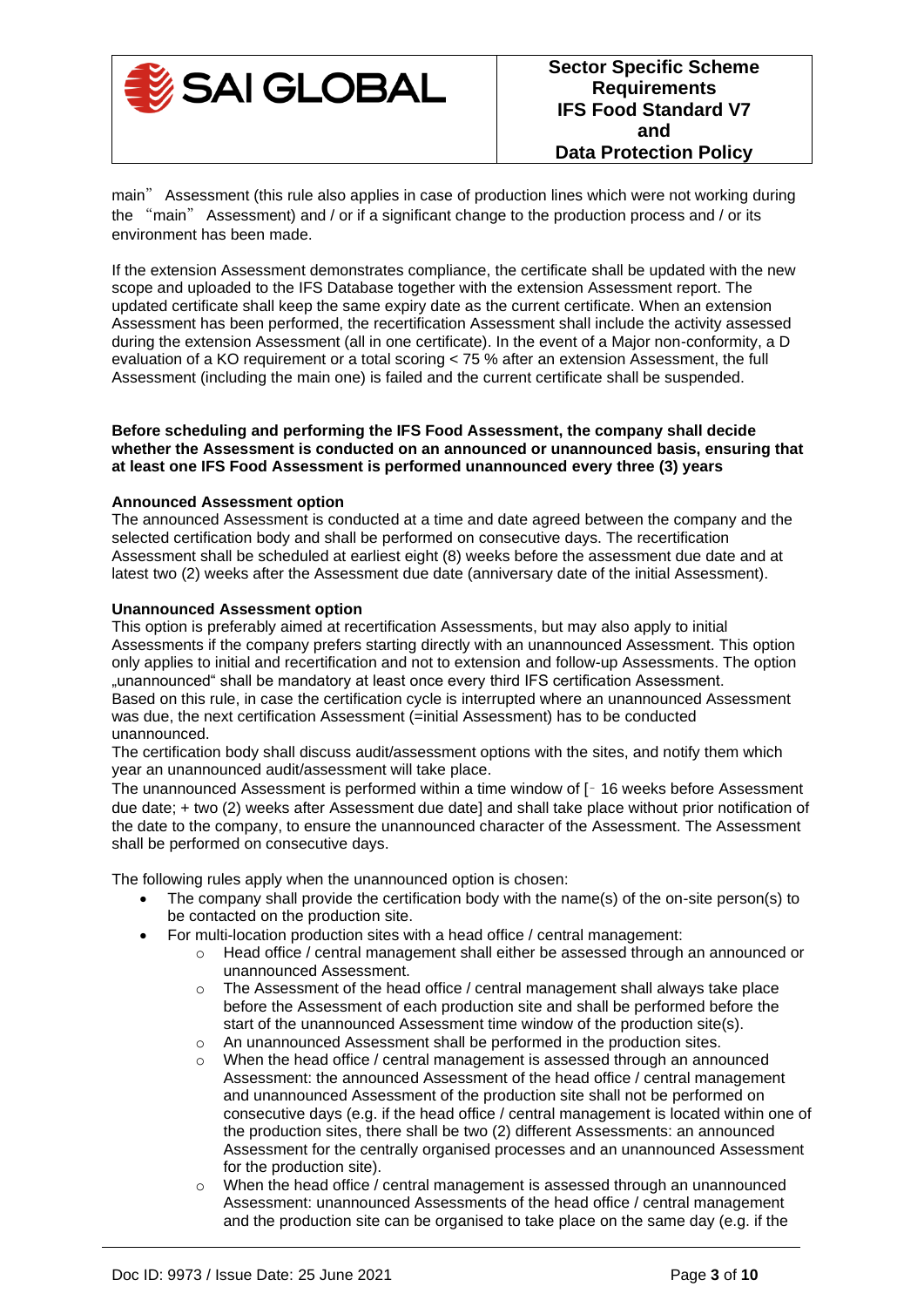

head office / central management is located within one of the production sites, there can be one Assessment: an unannounced Assessment for centrally organised processes and for the production site. This Assessment shall start with the production processes.).

 $\circ$  All Assessments, including that of the head office / central management, shall be performed within a maximum time frame of 12 months.

If a company denies the auditor access (apart from "force majeure"), the currently valid IFS Certificate shall be suspended by the certification body within a maximum of two (2) working days of the Assessment date. All users with access to the IFS Database and with the respective company in their favourites list will receive an e-mail notification from the IFS Database, informing them that the current certificate has been suspended. This information will be visible in the company's history in the IFS Database. The company shall be invoiced by the certification body for the total cost of the Assessment. Furthermore, the next Assessment can only be scheduled as announced.

Please refer to IFS Food Standard for more information about types of assessment.

### **Certification process**

All assessment activities are mutually planned with your assigned Auditor prior to the assessment.

The Auditor will send an assessment plan. The assessment plan includes appropriate details concerning assessment dates, duration, the scope covered and the complexity of the assessment. The assessment plan shall be sufficiently flexible to respond to any unexpected events which may arise during the site inspection activity within the certification assessment. It also specifies which of the company's products or product ranges are to be audited. The company can only be audited at a time when it is actually producing the products specified in the scope of the assessment. The assessment plan will be sent before the assessment, to ensure availability of responsible persons at the day of the assessment.

The purpose of the assessment is to check that the company conform to all the requirements of the Standard.

The assessment shall be scheduled based on the following steps:

- the opening meeting
- the evaluation of existing quality and food safety systems; achieved by checking documentation (HACCP, quality management documentation)
- the on-site inspection and interviewing of the personnel
- Documentation and record review and inspection
- the final conclusions drawn from the assessment
- the closing meeting.

The company will assist and co-operate with the auditor during the assessment. As part of the assessment, personnel from different levels of management are interviewed. It is advisable that the company's senior managers are present at the opening and closing meetings so that any deviations and non-conformities can be discussed.

If the auditor identifies any areas that do not comply with the Standard, the Applicant will be informed of these at the time. At the end of the assessment, the auditor will list these areas of nonconformity/deviations on a preliminary report.

The auditor may only issue a provisional assessment of company's status during the closing meeting. The auditor shall send the company both the pre-report of the assessment and the outline action plan within 2 weeks of the assessment date.

The company shall provide the following in the action plan: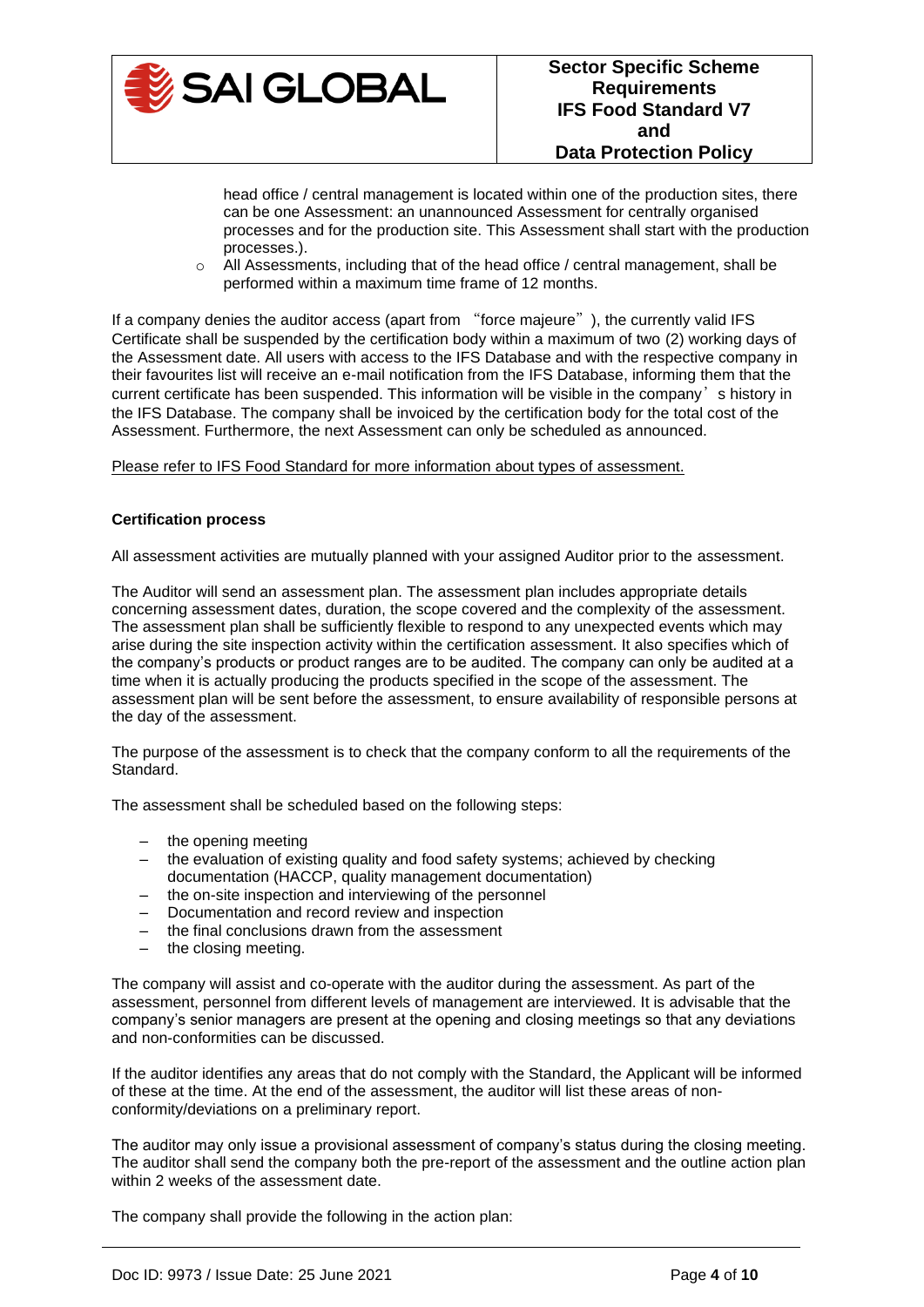

- proposed corrections and corrective actions for all deviations (C, D), KO requirements scored with a C and for non-conformities (Major or D evaluation of a KO requirement) listed by the auditor
- responsibilities and implementation deadlines for both corrections and corrective actions

Timescale for corrections and corrective actions:

**Corrections** - As soon as possible. Evidence of implementation shall be provided to the certification body within a maximum of four (4) weeks after the receipt of the provisional Assessment report and the provisional action plan for completion.

**Corrective actions** - Relevant for a sustainable and successful implementation (may take longer than the deadline for issuing the certificate, need to be reasonably justified by the company). Implemented before the recertification Assessment at the latest.

The company shall forward the action plan to the certification body within maximum four (4) weeks of having received the provisional report of the Assessment and the provisional action plan. If this deadline is not adhered to, the company shall undergo a full initial or recertification Assessment.

Following an assessment, the auditor will submit the report and complete action plan to the SAI Global Office. SAI Global Certification Team is responsible for making the certification decision. The issue of the certificate is dependent on the assessment results and on agreement on an appropriate action plan.

Companies will normally receive a certificate within 6 weeks (target) or 8 weeks (maximum time) of the assessment.

#### **Scoring and conditions for issuing assessment report and certificate**

| <b>Assessment</b><br>result                                | <b>Status</b>                                                                                   | <b>Action</b><br>company                                                                                                                                                                          | <b>Report form</b>                                    | <b>Certificate</b>                                                                                                                                                                                                            |
|------------------------------------------------------------|-------------------------------------------------------------------------------------------------|---------------------------------------------------------------------------------------------------------------------------------------------------------------------------------------------------|-------------------------------------------------------|-------------------------------------------------------------------------------------------------------------------------------------------------------------------------------------------------------------------------------|
| At least 1 KO<br>scored with D                             | Not passed                                                                                      | Actions and<br>new initial<br>assessment to<br>be agreed upon                                                                                                                                     | Report gives<br>status                                | No.                                                                                                                                                                                                                           |
| $> 1$ Major and /<br>or total score<br>< 75 %              | Not passed                                                                                      | Actions and<br>new initial<br>Assessment to<br>be agreed upon                                                                                                                                     | Report gives<br>status                                | <b>No</b>                                                                                                                                                                                                                     |
| Maximum one<br>Major and total<br>score is<br>$\geq 75 \%$ | Not passed<br>unless further<br>actions taken<br>and validated<br>after follow-up<br>Assessment | Send<br>completed<br>action plan<br>within four (4)<br>weeks of<br>receiving the<br>provisional<br>report. Follow-<br>up Assessment<br>maximum six<br>(6) months after<br>the Assessment<br>date. | Report<br>including action<br>plan provides<br>status | Certificate at<br>foundation<br>level, if the<br>Major non-<br>conformity is<br>finally solved<br>during the<br>follow-up<br>Assessment.<br>The certificate<br>shall only be<br>issued when<br>the corrections<br>are closed. |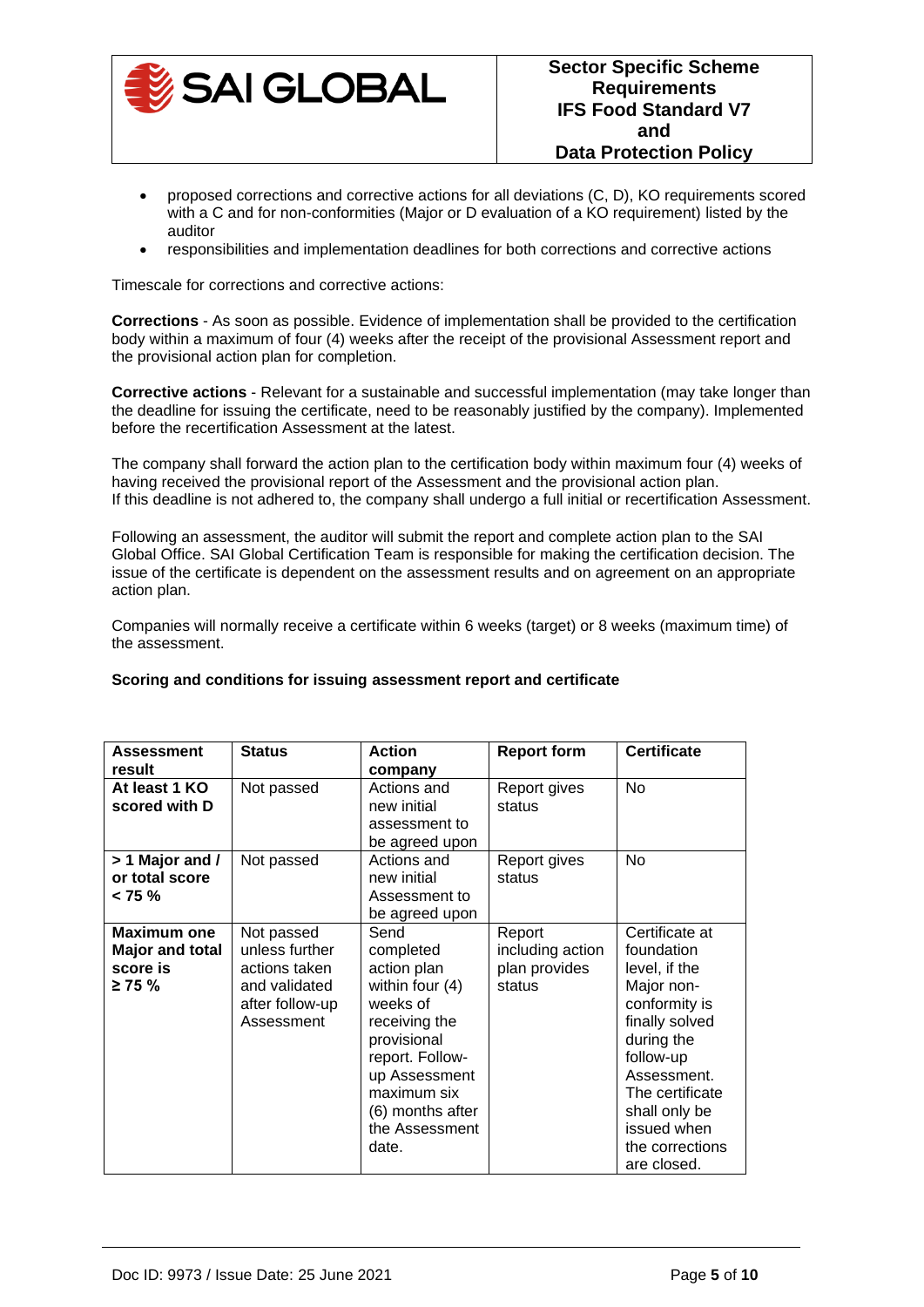

| Total score <<br><b>75 %</b>                      | Not Passed                                                                           | Actions and<br>new initial<br>Assessment to<br>be agreed upon<br>(no earlier than<br>six (6) weeks<br>after the<br>Assessment<br>where the final<br>score was<br>$< 75 \%$ ). | Report provides<br>status                             | <b>No</b>                                                                                                                                              |
|---------------------------------------------------|--------------------------------------------------------------------------------------|-------------------------------------------------------------------------------------------------------------------------------------------------------------------------------|-------------------------------------------------------|--------------------------------------------------------------------------------------------------------------------------------------------------------|
| <b>Total score is</b><br>$\geq$ 75 % and <<br>95% | Passed at IFS<br>Food<br>foundation level<br>after receipt of<br>the action plan     | Send<br>completed<br>action plan<br>within four (4)<br>weeks of<br>receiving the<br>provisional<br>report.                                                                    | Report<br>including action<br>plan gives<br>status    | Yes, certificate<br>at foundation<br>level, 12-month<br>validity. The<br>certificate shall<br>only be issued<br>when the<br>corrections are<br>closed. |
| <b>Total score is</b><br>$\geq 95 \%$             | Passed at IFS<br>Food higher<br>level following<br>the receipt of<br>the action plan | Send<br>completed<br>action plan<br>within four (4)<br>weeks of<br>receiving the<br>provisional<br>report.                                                                    | Report<br>including action<br>plan provides<br>status | Yes, certificate<br>at higher level,<br>12-month<br>validity. The<br>certificate shall<br>only be issued<br>when the<br>corrections are<br>closed.     |

**Note:** In case one or several KO is / are scored with D during the assessment, the current IFS certificate shall be suspended in the IFS assessment portal by the certification body as soon as possible and a maximum 2 working days after the assessment date. The same applies in case one or several Major non-conformity(ies) is/are issued during the assessment.

## **Certification cycle**

For all products and for all certification levels, the assessment frequency for IFS Food audits is 12 months, starting from the date of the assessment and not the date of issue the certificate.

The validity of the IFS Certificate remains the same each year and is determined by the date of the initial Assessment.

The renewal assessment shall be scheduled at earliest 8 weeks before and at latest 2 weeks after the renewal assessment due date (due date is the anniversary date of initial assessment). If this is not the case, or if the several steps of the certification process were not completed in time, the certificate cannot be renewed with the "due date" but with the actual new date; this will lead to a break in the certification.

Companies are responsible for maintaining their certification. All IFS certified companies will receive a reminder from the IFS on-line assessment portal three months before certification expiration.

For Announced audits, SAI Global shall contact companies in advance in order to set a date for a new assessment. In general, the expected date of each assessment shall be uploaded in the IFS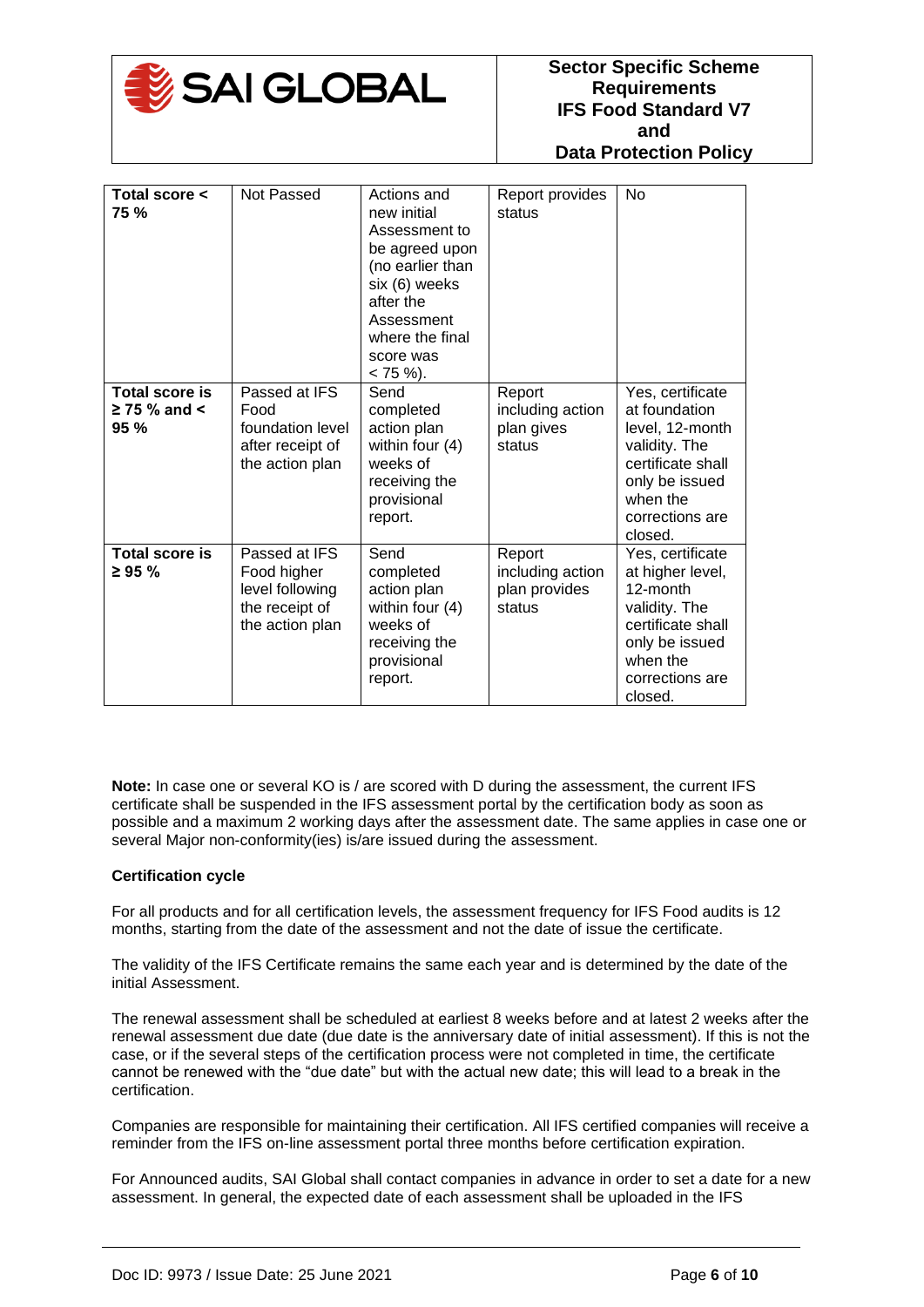

assessment portal, in the diary function and at latest 2 weeks (14 calendar days) before the assessment due date.

# **Transfer from a different Certification body to SAI Global**

A site can change its certification body after every time during the certification cycle, provided that there has been closure of all outstanding non-conformities, and that the certification is not suspended or under threat of suspension or withdrawal.

When a site changes certification bodies, the certificate issued by the previous certification body remains valid until the expected expiration date, and the responsibility of the certification is remains to the old Certification body until the certificate is expired.

The COID number and re-certification date are transferred with the site to the new certification body via the IFS Database only after the previous certificate is expired and a new audit report and related certificate is issued and uploaded in the portal by the new Certification body. It is site's responsibility to delete the link with the previous Certification body and create a new link with the new Certification body.

The new certification body shall undertake a pre-transfer review of the site's certification to:

- i. Confirm the certificate is current and valid (by checking the QR code on the certificate);
- ii. Confirm the site's certificate and report are in compliance with the IFS Food Standard' expectation (check scope, exclusion, outsourcing and applicable product and technological scopes);
- iii. Confirm any complaints received by the site are actioned;
- iv. Review the site's audit history (where the site can demonstrate such history to the satisfaction of the new certification body by way of copies of audit reports completed by any previous certification body);
- v. Confirm the stage of the current certification cycle.
- vi. Check if any audit date has been recorded in the IFS Diary and/or any registration for Unannounced audit has been made by the previous Certification body.
- vii. If the new certification body detects during the on site assessment any Major NC or KO that will lead to the suspension of the certificate, it is responsibility of the new certification body to inform IFS that will escalate to the old CB to suspend the certificate in the portal.

When a site changes their certification body, the site shall make the last re-certification audit report and surveillance audit report (where applicable) available to the new certification body.

## **Information about the conditions of withdrawal / suspension of a certificate**

Any information indicating that the products / processes may no longer comply with the requirements of the certification system, will lead to a withdrawal / suspension of the current certificate. At the same, the non-payment for the current Assessment by the certified company will lead as well to the withdrawal / suspension of the current certificate.

If certification is reinstated after suspension, all necessary modifications to formal certification documents, public information, authorisations for use of brands, etc. will be made in order to ensure all appropriate indications exist and that the products / processes continue to be certified.

## **Site Obligations**

The IFS Food Scheme has numerous obligations that apply as well as SAI Global Accredited Assessment Services Terms and Conditions. You need to refer to IFS Food Scheme documents and all normative documents, below are some highlights:

- Allowing the supervised training/witnessing of new auditors by SAI Global
- Routine SAI Global shadow witness assessment program
- Witness audits by Accreditation Bodies, IFS, GFSI or other stakeholders
- By joining the scheme, the company agrees to the content and implications of the IFS Integrity Program (see IFS Integrity Program Section below).
- The company shall inform its certification body about any change that may affect its ability to conform with the certification requirements including any legal entity name change and/or any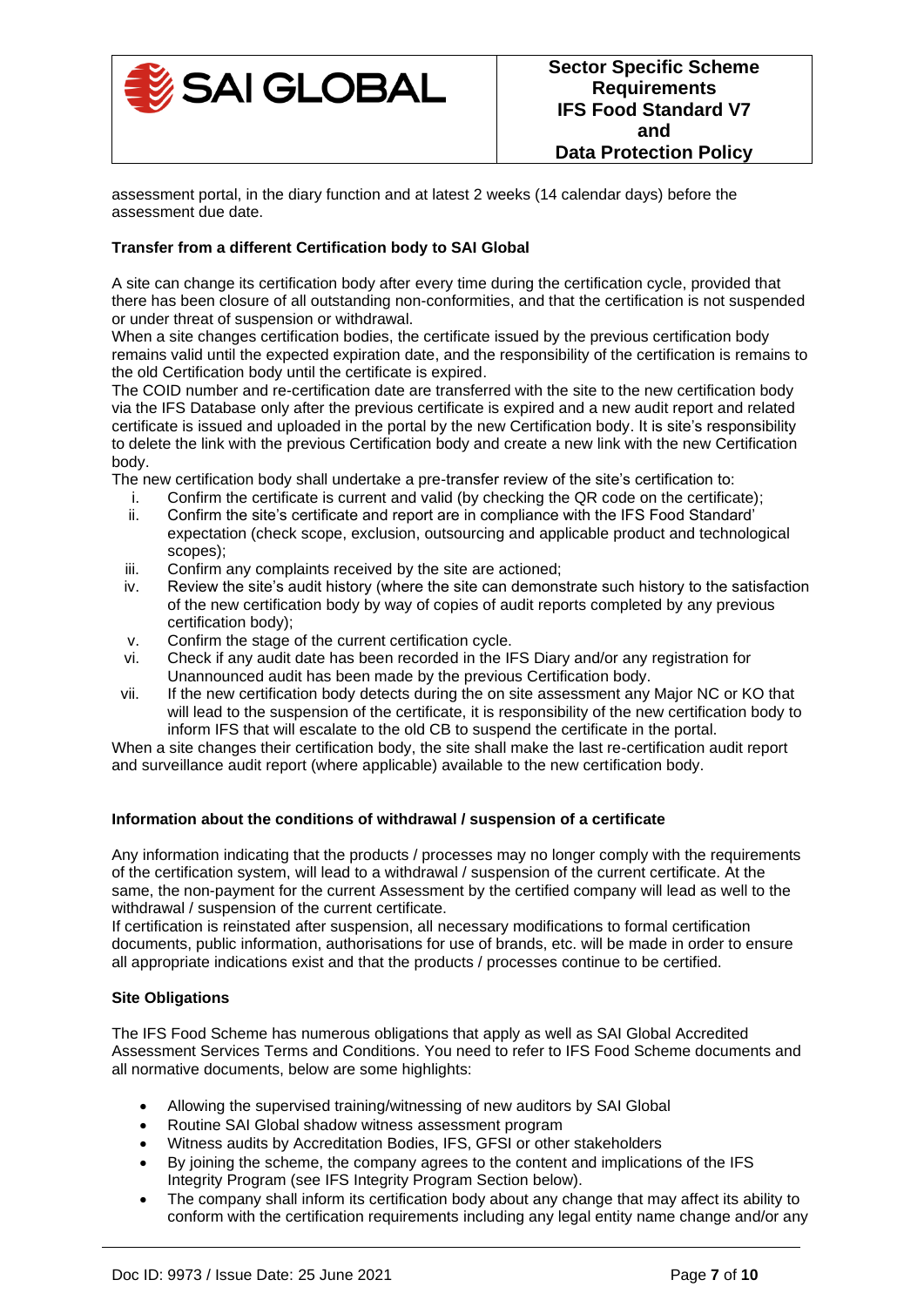

production site location change. For the following specific situations, the certification body shall be informed within three (3) working days:

- o any product recall
- $\circ$  any product recall and / or withdrawal by official order for food safety and / or food fraud reasons
- $\circ$  any visit from health authorities which results in notifications and / or penalties issued by authorities.

# **IFS Integrity Program**

To protect the integrity of the IFS standards and to provide assurance of the quality of IFS assessment results IFS operates an IFS Integrity program. This involves complaint investigation, integrity on-site checks, integrity witnessing audits, integrity audits of Certification Bodies and analysis of administrate indicators for CB's.

IFS certified companies are required to participate in:

- IFS complaint investigations
- Integrity on-site checks and / or
- Integrity witness audits

### **IFS Complaint Investigations**

IFS usually receives complaints about IFS audits from retailers and from CBs, employees of IFS certified companies or other natural persons or legal entities.

If IFS is informed of significant discrepancies between results of an IFS assessment and a subsequent retailer assessment, this will also be investigated within the complaint management process.

The IFS offices will gather all necessary information in order to investigate the cause of the complaint and to establish if there are deficiencies by certified companies, accredited CBs or IFS-approved auditors in meeting IFS requirements.

## **Integrity on-site Checks**

Usually are unannounced audits whereby IFS sends an independent auditor to check on the integrity of a certification based on:

- A complaint, or
- As part of risk-based quality check.

Based on the complaint, the Integrity on-site check will mainly be performed on an unannounced basis (announcement 30 minutes before the start of the Integrity on-site check).

In case the **auditor has to wait 30 min (up to 59 min)** before starting the Integrity onsite Check **a deviation will be raised** by the IP auditor ("Starting" refers to the check itself (entry to the facility), not the factory tour.

In case the Integrity onsite Check cannot be started **one hour** after arrival at the site (no entry to the facility), the Integrity onsite Check is classified as "**non realizable**" which needs to be considered as a breach of certification contract, that can result in certificate suspension / withdrawal by the responsible certification body.

If a KO or major non-conformity is issued at an integrity on-site assessment, then:

- SAI Global is required to suspend the certificate
- A certificate will be reissued once an on-site assessment by SAI Global and objective evidence has been provided to the IFS that the KO or major non-conformity is no longer valid.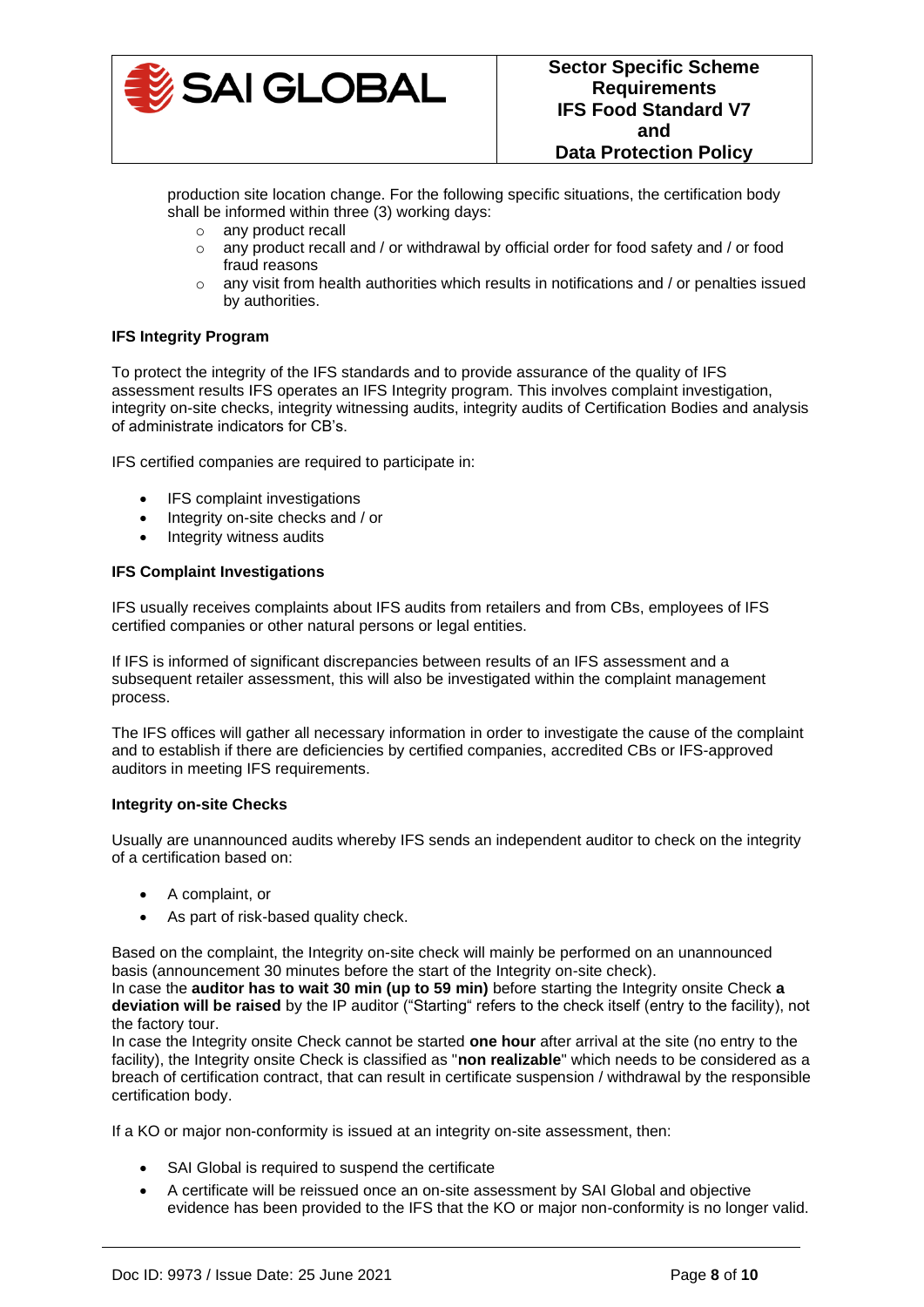

IFS certified companies are obliged to provide IFS MANAGEMENT and the auditor of the Integrity Program assigned by IFS MANAGEMENT access to their premises and to support the Integrity auditor in the realisation of the Integrity on-site Check wherever they can.

### **Witness Audits by the IFS Integrity Team**

An IFS integrity auditor attends a planned IFS certification assessment to observe the auditor undertaking an assessment to ensure their continued competency in the IFS program.

Integrity witness audits are usually conducted by the IFS based on:

- A complaint
- An IFS internal quality assurance investigation
- When a penalty has been imposed on an IFS auditor.

#### **IFS Portal**

SAI Global is obligated to transmit to IFS MANAGEMENT the relevant (detailed) results from IFS audits and certifications, independently of the results of the assessment; this data will be deposited in an online database – the IFS portal – kept by IFS MANAGEMENT.

All relevant IFS assessment documents and supporting records including the report, the action plan and well as the certificate (where one is issued) are being uploaded to the IFS portal by SAI Global. Special users of the IFS portal are notified via e-mail if a certificate has been withdrawn or suspended by SAI Global. Special users of the IFS portal include food safety authorities, as well as certified companies and retailers who have access to the IFS portal and have selected your company as "favourite" in the IFS portal function "My audits". The notification contains an explanation about the identified non-conformity(ies) which led to the withdrawal or suspension.

## **IFS Logo rules**

The IFS Food Logo shall not be used in any way that may imply that IFS Management GmbH is responsible for the certification decision. **In case of suspension or withdrawal of the IFS Food Certificate, the assessed production site and company have to immediately stop including the IFS Logos on their documents and / or website.** In case of **exclusion** regarding the Assessment scope, the details about exclusions shall be available upon request. The IFS Food Logo can be used, but the following claim shall be written at the bottom: "some products are excluded from the scope of the IFS Food Assessment and exclusion details can be provided upon request"

#### **More information**

For more information about IFS Food program, please go visit their official website at www.ifscertification.com. There you will be able to download specific scheme requirements, guidance documents, and clarification documents.

## **Data Protection Policy**

A copy of the IFS Annex 1 of Framework Agreement (Issue date: May 2018, Version 1) – Information on Data Protection can be found at the following links:

**IFS web site:** [IFS Annex 1 of Framework Agreement](https://www.ifs-certification.com/index.php/en/confidential-commitment) 

**SAI Global website:** [IFS Annex 1 of Framework Agreement](https://cdn.intelligencebank.com/au/share/lXEG/PXVE/REwrP/original/Annex+1+Framework+Agreement_Companies)